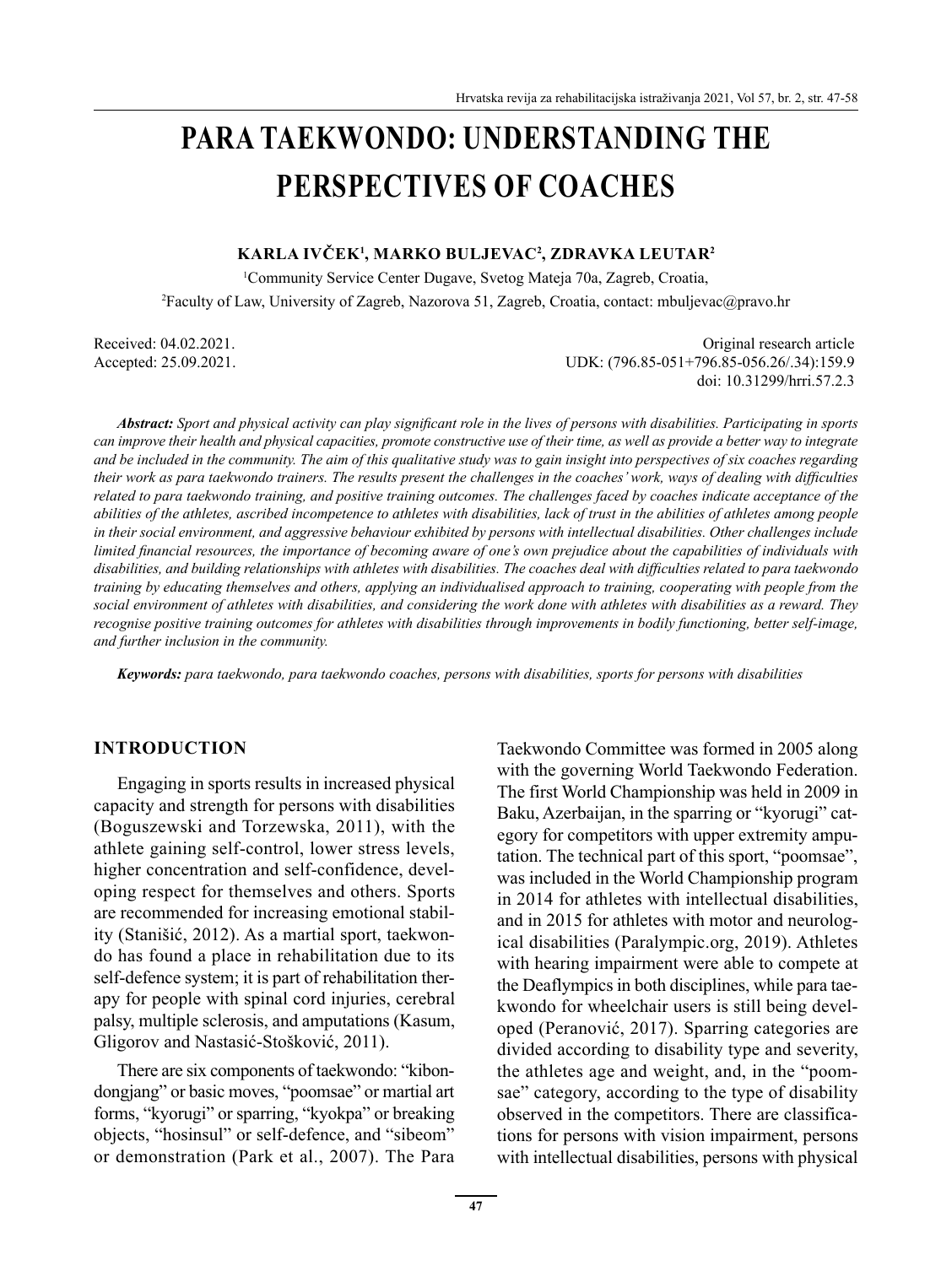disabilities, persons with hearing impairment and persons of short stature (WTF, 2014, 2018).

Besides athletes with disabilities themselves, coaches also share credit for their success. Along with knowledge, they also possess the taekwondo spirit, which they should pass on to the athletes, together with the philosophy on which taekwondo is based in its entirety. With their behavior and bearing, the coach demonstrates the correct behaviour and attitude towards sports and life in general to the athlete (Park et al., 2007). Their role is to ensure a safe environment in order for the athlete to feel comfortable, develop trust in the coach, and find their own role within the group (Niedbalski, 2015). Communication is one of the most important working tools and skills of a coach, since they have to cooperate both with the athlete and other people from their social environment: communication is the means to motivate the athletes and set joint goals (Moffet, Alexander and Dummer, 2006).

In the early stages of working with individuals with disabilities, the coach must use encouragement, for example, physical demonstrations during training such as guiding the athletes strike, so that the athlete can recognise and repeat the action. In the next stage, the coach demonstrates the strike, and helps the athlete perfect the technique using explanations based on pictures and verbal instructions. Finally, the coach should be able to relay a message by way of a gesture, leading the trainee to perform the exercise by themselves without compulsion from the coach (Yanardag, Yilmaz and Aras, 2010). The coaches set the rules, familiarise themselves with the trainee's functioning, and monitor their progress. Therefore, it is important to create a safe environment and routine in order to create conditions for easy progress (Yanardag et al., 2010). They should provide help in terms of the integration and inclusion of persons with disabilities through training sessions, public demonstrations, and competitions (Peranović, 2017).

The role of the coach has been recognised in other studies (Werthner and Trudel, 2006; Martindale, Collins and Abraham, 2007), but their experiences and perceptions of working with persons with disabilities have still not been studied in details. Martins, de Almeida and Julio (2016) study shows that the role of the coach is significant in rehabilitation and recreation of persons with disabilities. The coach creates the program for each individual trainee, plans the exercises that could help the trainee based on their disability, and guides and teaches the trainee through expert work. Many existing sports have been adapted to the needs of persons with disabilities, and are known as "adapted or customised sports". Adaptation refers to the physical and sports activity, as well as the movement (Ciliga and Petrinović, 2000). There are also sports for persons with disabilities that are not just a version of an existing sport.

Research about para taekwondo is typically oriented towards the role of taekwondo in athlete rehabilitation. The studies´ results show that taekwondo is useful and enables positive results in improving coordination and balance in just 3 months (Tsang and Ng, 2012), but at the same time, the coaches do not possess adequate knowledge on how to work with individuals with disabilities and do not consider themselves educated enough about the specificities of the disabilities (Martins, de Alemeida and Julio, 2016). Para sports are still generally in their infancy in Croatia and the world. For example, the Croatian Para Taekwondo Federation was set up only in late 2016. Furthermore, only 0.1-0.2% of persons with disabilities in the world's developed countries are engaged in a physical activity of some sort (Radišić, Miletić, Berković-Šubić and Hofmann, 2016). The United Nations Convention on the Rights of Persons with Disabilities (2007, 2008) also acknowledges and promotes the right of persons with disabilities to participate in recreation and sports.

#### **METHODS**

#### **Research aim and research questions**

The aim of this research is to gain insight into the coaches' perceptions and experiences of working as a para taekwondo coach. The following research questions were defined:

- 1. What are the challenges faced by para taekwondo coaches in the course of their work?
- 2. How do coaches deal with difficulties related to para taekwondo?
- 3. What positive training outcomes do the coaches recognise for persons with disabilities?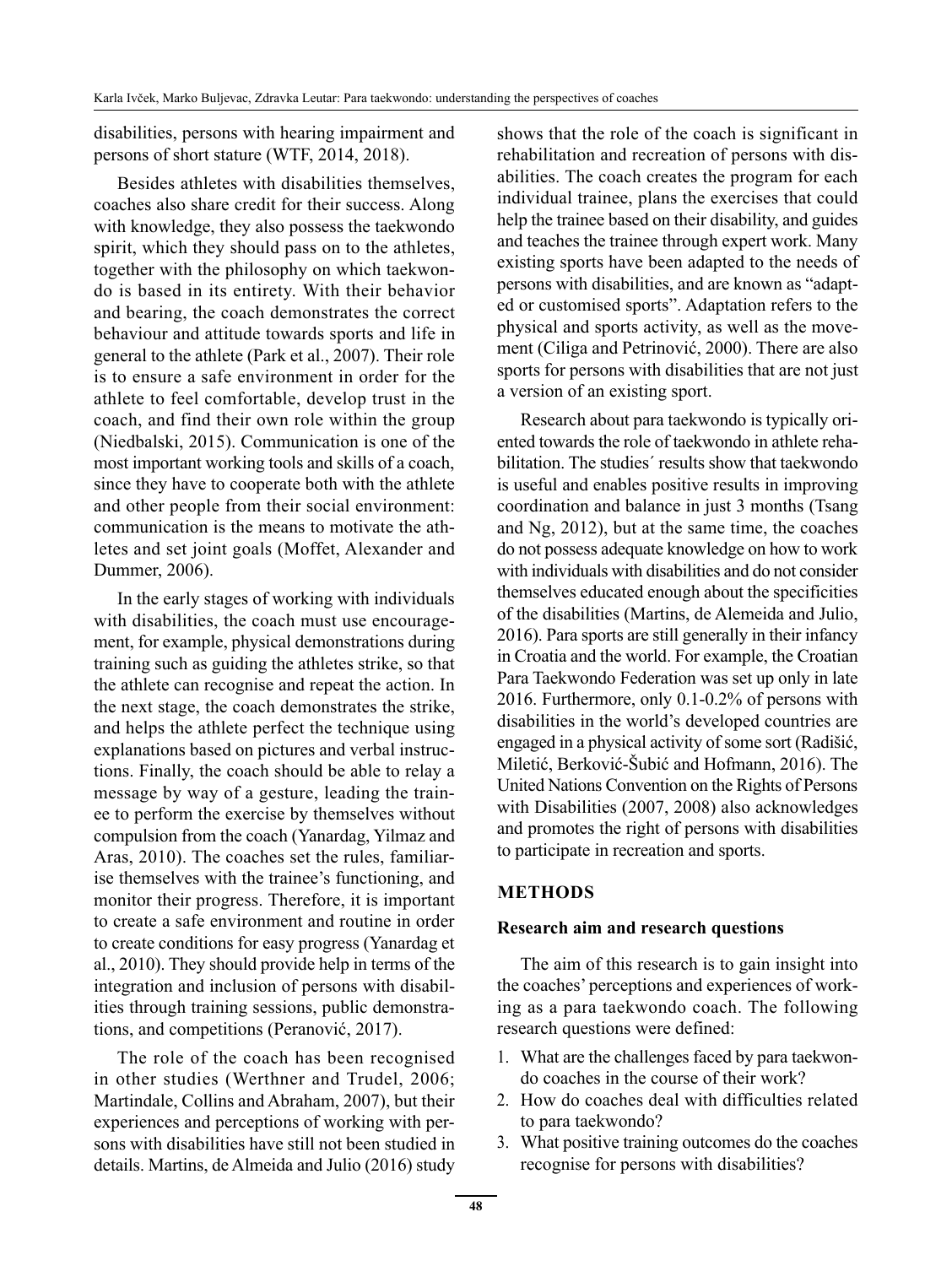## **Participants**

This study was conducted through semi-structured interviews with two female and four male coaches who teach para taekwondo classes in the city of Zagreb in Croatia. The participants' period of engagement in para taekwondo varies: two coaches have been training persons with disabilities between 15 and 20 years, one coach for four years, two coaches for three years each, and one coach for one year. They work with athletes with autism, physical disabilities, and intellectual disabilities. All coaches are qualified to teach classes. Two coaches have a Faculty of Kinesiology degree, while the other coaches have been qualified to teach taekwondo classes at the Sports College or the Olympic Academy. Three coaches have received specialist education - one through primary physician education and two through the Faculty of Kinesiology. Three coaches have also passed a para "poomsae" seminar where training methods were taught along with the rules of judging competitions. All coaches are over 18 years old and qualified to work in the field of sports training under the Croatian Sports Act. The sampling was purposive, and the saturation criterion was applied.

## **Data collection**

This study was conducted between May and June 2018. The coaches were invited to participate by telephone, e-mail, and in person. All participants were familiarised with the research topic and aim, as well as its ethical aspects: voluntariness, confidentiality, data anonymization, the right to refuse or terminate participation at any moment, and the right to decline to answer. They received additional explanations about data transcription and retention and the fact that participation in the study shall not be rewarded. A time and place was arranged for each interview with each participant according to their wishes: the interviews were conducted in a separate room at their workplace. Before each interview, the coaches had provided written informed consent.

The semi-structured interviews lasted for 50 minutes on average, and consisted of socio-demographic and open-ended questions related to the topic. The interviews were recorded using a voice recorder so transcripts could be made after the interviews were conducted. At the end of the conversation, each coach was given the option of meeting and discussing the research topic again, but none chose that option.

## **Data analysis**

The data was analysed using thematic analysis, which is used to identify, analyse, and report themes within data. The phases of thematic analysis are as follows: familiarisation with data, generation of initial codes, searching and reviewing themes, defining and naming themes, and producing the paper (Braun and Clarke 2006).

The interviews were transcribed by one author. All authors read and reread all interviews several times to familiarise themselves with the data. During the process of reading, they noted interesting features of the data, which were then sorted into potential themes. The themes were reviewed, defined, and named. A thematic map was constructed to define relationships between the themes. The most descriptive quotes were selected for illustration of the defined themes. Researcher triangulation and theory triangulation were used to ensure data trustworthiness.

## **RESULTS AND DISCUSSION**

## **Themes related to challenges faced by para taekwondo coaches**

The participants described "becoming aware of their own prejudice about the capabilities of persons with disabilities" as the first challenge they faced in the role of a coach since they considered persons with disabilities as sensitive and less capable in terms of participating in sports: *"The fear was really big at the start, in fact. You don't know if you can hold that kid normally, move something here, then you realize they're not fragile. They're normal people we all have prejudices against, and when you see them on the street, you don't need to go around them or approach them like they're incapacitated... That realisation was very useful to me in life.* " (C5); *"When he jumped out of the wheelchair and started doing push-ups, I just stood there in shock! I'm thinking, what now, the man*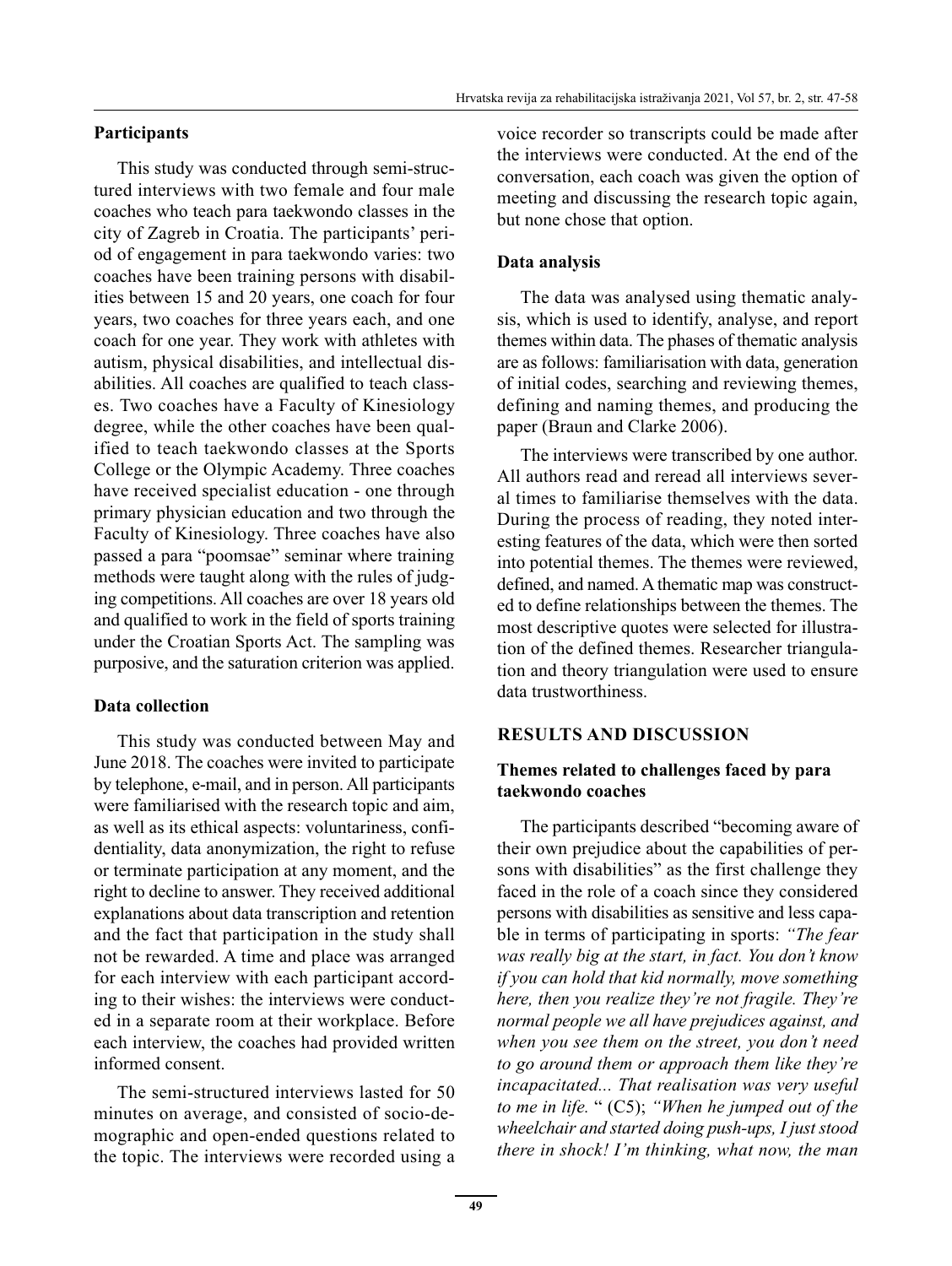

**Figure 1.** *Challenges faced by para taekwondo coaches*

*came to class for the first time, and he just throws himself out of the wheelchair and does push-ups and now, like, I let him do everything normally, but I felt really, like, you know that was something.* " (C2). Earlier studies also show that prejudices are the major barrier to the full inclusion of persons with disabilities in the society (Scior, Potts and Furnham, 2013, Block, 2000).

The next challenge is "to accept that athletes with disabilities have abilities", but that they are determined by certain traits based on the disability, such as difficulties pertaining to memory, pharmacological therapy use, aggressive behaviour, and severity of the disability. One of the traits, which is also a challenge, is the difficulty pertaining to the memory of athletes with intellectual disabilities: *"They can't practice like other people… Especially remember some things, that holds them back the most, in fact... They can't do it.* " (C5). They also described the motor coordination of athletes with disabilities since movement and movement steadi-

ness are connected to movement coordination and balance, which are important for an athlete to execute a strike: *"...there, for example, a person with-*

*out a leg, when they practice they have a balance problem. That's the most common problem. That is, in fact, both groups have it, I mean those with intellectual disabilities too.* " (C1).

According to one participant, the abilities are also determined by the use of pharmacological therapy by athletes with disabilities, which is necessary if prescribed by a physician, but presents a challenge in professional sports: *"A bunch of pills and we then have to struggle against the pills. They give people stuff they don't need. We've seen that on several occasions when they gave them contradicting pills.* " (C3). The severity of the disability also determines their abilities: *"There are some of them now also who are here recreationally, since you can't expect something from them because of the degree and everything… All in all, long story short, some are easier to work with, some are harder. It all depends on the degree and on if it is severe, which disability it is, and so on.* " (C3). Health conditions, severity, and type of disability are recognised as personal barriers to participation in sports by children with developmental disabilities (Shields, Synnot and Barr, 2012; Jaarsma et al.,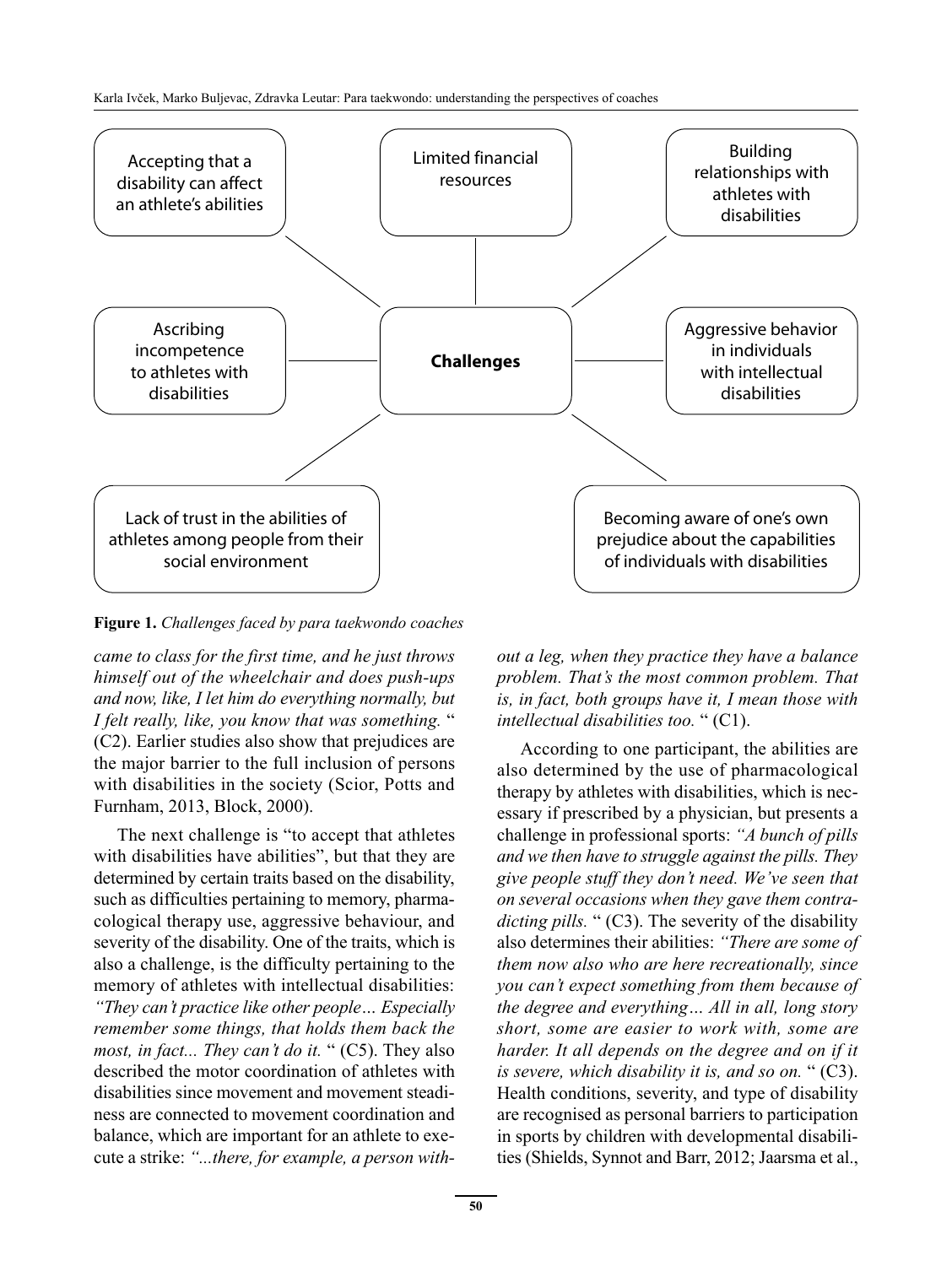2015). Before engaging in any sport, a person with a disability must consult with a physician about taking up a sport or changing a training program (Petrinović, 2014 ). The results of pharmacological therapy may be linked to the knowledge that psychotropic medications are widely used among persons with intellectual disabilities (32-85%), as well as to the problems associated with long-term use without reviews and the lack of evidence to support the effectiveness of these medications to manage problems (Intellectualdisability.org, 2018).

"Aggressive behaviour in persons with intellectual disabilities" is also one of the challenges: *"Especially people with intellectual disabilities can have these aggressive tantrums and all.* " (C5). The participants stated that, in these cases, the full picture needs to be taken into account and everything needs to be done to reduce the aggressive behaviour, which is often tied to the comprehension and functioning abilities of the athletes. They mentioned moving the athlete, working with a different partner, and sending the athlete away to calm down as possible methods to reduce aggressive behaviour.

"Building relationships with athletes with disabilities" is based on the coach's patience and dedication:

*"It takes maybe a little more patience with them. Then explaining it to them many times, some things, I mean, encouraging them...* " (C6); *"These people demand a lot of attention and a different approach, because something that is normal to us in regular taekwondo, somebody doing it for 10 times and then it's a completely normal movement for them. With this guy, it can cause some permanent damage and you'll get him in even more trouble, not help him.*" (C4). The results about the aggressiveness of persons with intellectual disabilities and building relationships with athletes with disabilities show that a more complex approach to training is needed, while establishing contact with others represent key elements in the development of athletes (Martindale et al, 2007). Participants state that they encounter situations that they have not encountered in their work thus far and must find ways of coping: in these cases, they rely mostly on previous experience and reactions. There is a lack of formal education for training persons with disabilities. Coaches should have an opportunity to gain specific knowledge about persons duals with disabilities, characteristics of different types of disabilities, as well as knowledge and skills in the area of working with them. If they have adequate knowledge, coaches can prepare the best exercise program that would reduce the probability of characteristic injuries.

"Lack of trust in the abilities of athletes among people from their social environment" presents itself in ascribing dependence to athletes with disabilities: *"...at the first training session, the parents were inside, the second session, when I said, you don't need to be here, go somewhere, and then they stood in the hall in front of the gym the whole time.*" (C2). The next challenge is "ascribing incompetence to athletes with disabilities": *"... the kid sits there, waiting for his dad, and the dad says: Thanks for dressing him. No, I didn't dress him, he dressed himself.- He can't do it alone. I said: He knows how, he knows it all, but, please, I'm asking you, let him do it at home.*" (C3). The results indicate that it is precisely the parents who consider their children dependent and incapable of engaging in sports. It is also reflected in the disinterest of assistants in taking the time to take their wards to training sessions, even though they are paid for it and supposed to do it: *"They live in these houses separately and then the assistants don't feel like taking them, it's too much trouble for the assistants when it rains, there's snow outside… They like making them coffee and stuff like that at home much more*" (C3). Previous studies have also shown a lack of trust in the abilities of persons with disabilities (Mehrotra and Vaidya, 2008, May and Simpson, 2003, Shaw, 2009).

"Limited financial resources" are manifested through limited resources of persons with disabilities and their associations. Athletes with disabilities cannot afford training gear, so the clubs often provide gear, pay participation fees, and so on: *"They are often, sadly, connected with bad financial status. And then it is a bit, I mean, a problem of sorts, we'll see if there are... Because they can't buy a "dobok", I mean, they can, we give it to them, as a gift, you know? And so, but they would, let's say, also want to afford something, and then as much, depending on how much we can afford,*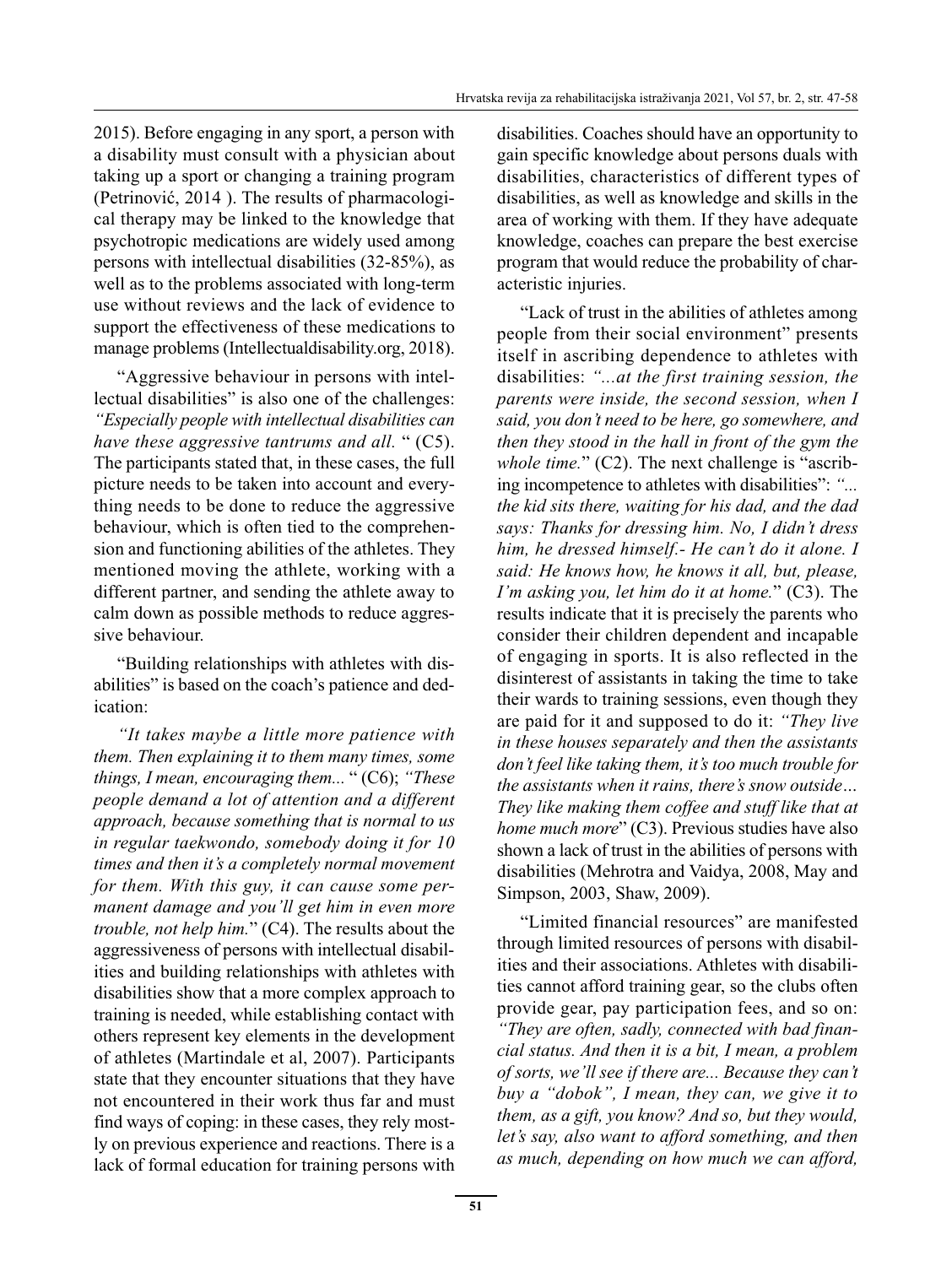

**Figure 2.** *Dealing with difficulties related to para taekwondo training*

*we give them as much as we can, and then, like, some kind of trip, when there's a trip somewhere, then it's a problem, because then the sums are a bit larger and so. So we can't take them to every single tournament.*" (C1). The clubs most often rely on their own financial sources comprised of membership fees. The coaches attempt to obtain financial support by answering funding calls, but there are no guarantees that this will ensure results: *"So support, and as far as the city is concerned, the city, the state, we've never received a single Kuna from anyone. We wrote one funding call, we wrote another, never got anything anywhere. Everything we've done, we've done by ourselves with their membership fees and our regular taekwondo membership fees.*" (C3). Para taekwondo is a new discipline and it is still developing. It is noted that coaches are still managing on their own without adequate support from institutions, often in inadequate conditions. There is a problem of having training sessions in an inadequate space, and the financial situation of some athletes is not favourable since sports clubs rely on their own resources to help athletes. According to the statements, institutions do not participate in the programs to the extent that they should, nor do they show interest except in terms of promotion in the media, which leads to the feeling of powerlessness among the coaches. Another problem is the lack of connection between the Croatian Taekwondo Federation and the Croatian Para Taekwondo Federation. Coaches themselves express their displeasure and confusion, especially since there is a para taekwondo department within the Croatian Taekwondo Federation. These findings about the challenges faced by para taekwondo coaches also highlight community attitudes on sports practiced by individuals with disabilities.

#### **Themes related to the ways in which coaches deal with difficulties related to para taekwondo training**

"Considering the experience of working with athletes with disabilities as a reward" is one way of dealing with the difficulties related to para taekwondo training. Here participants describe a sense of fulfilment: *"And when you see it in their eyes, when you see that joy, then I say it is really*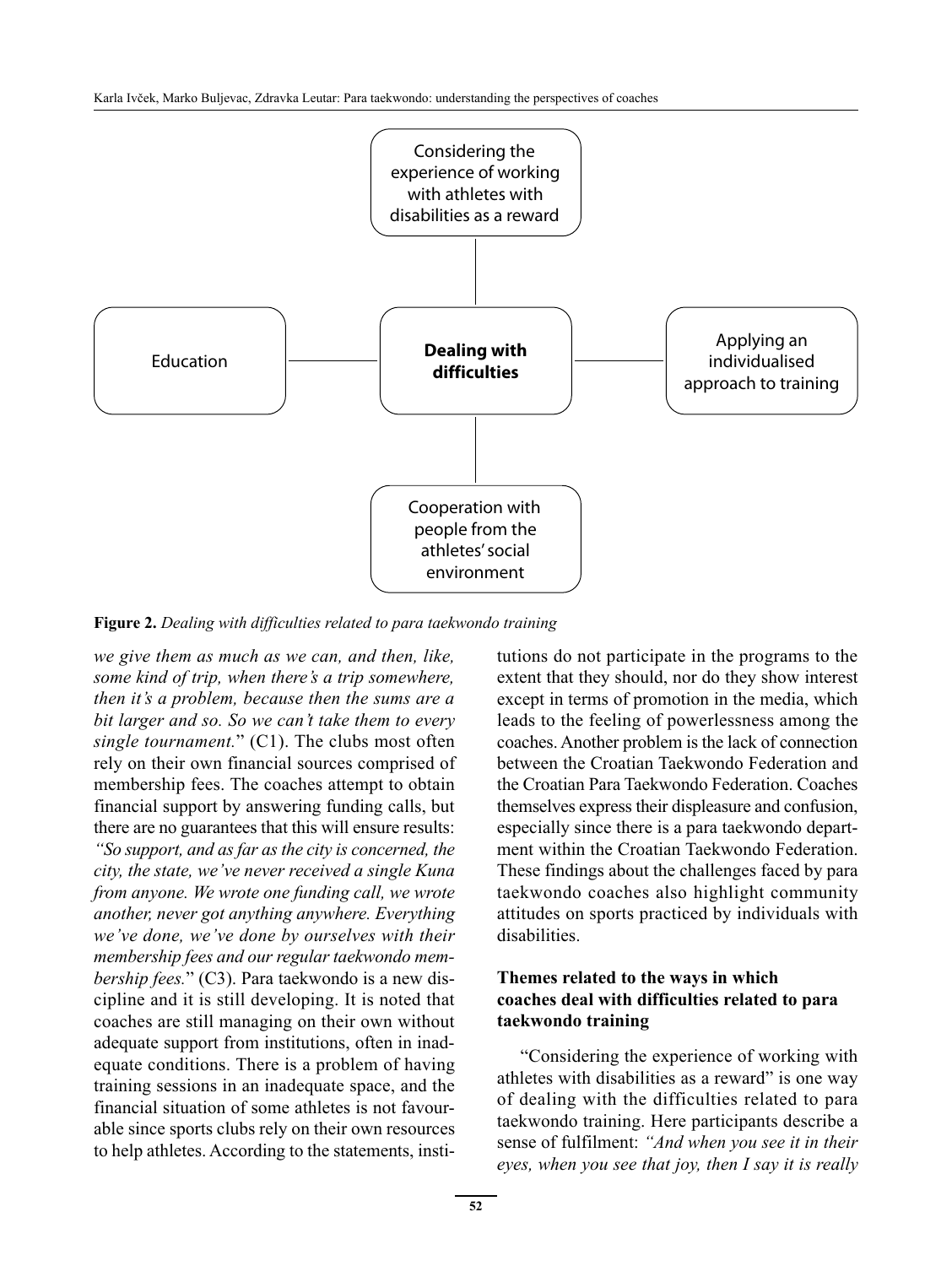*a reward for what we do.*" (C2); *"I get one satisfaction that I managed to change the lives of those people with a little bit of my time, with a little bit of my desire. This is what's enough for me, that each Friday I can hurry to the gym and do something for them.*" (C4). They emphasized that the reward is neither money, any material reward, nor publicity, but rather the job itself, for which a person "must be born" and that must be carried out with love.

"An individualised approach" is based on individual work with athletes with disabilities and setting realistic expectations for these athletes: *"So we work together for a while so that they develop some habits, and then we move on to individual work, but again the group is there, but we work with almost everyone individually and that is why the groups cannot be large.*" (C3); *"...you won't expect them to win gold at the Olympics and then you and the club will get a bunch of money to invest in equipment, in the gym, they are people who are engaged in the sport because they like it.*" (C1). Previous studies have also highlighted that the individualisation of athlete training is vital for the optimization of the physical preparation of athletes (Paulson, Mason, Rhodes and Goosey-Tolfrey, 2015), and that an individualised approach is necessary (Falla and Hodges, 2017). The results of the present study show that an individualised approach to athletes is crucial not only because of their capabilities and needs, but also because of the coach. Large groups distract the coach from focusing on an athlete, resulting in slower progress since there is no time to focus on one athlete's performance.

"Cooperation with people from athletes´ social environment" includes not only volunteers and psychologists, but also parents who provide them with valuable information about the athletes' disabilities:*"...…the four volunteers who are working now, and this is another way we will try to tackle all these challenges and deal with it all.... We also have psychological support, now we have a psychologist at the Croatian Paralympic Committee, who is also accompanying us, who is helping us now...*" (C3); *"...I am satisfied about the parents in this regard, that together we are looking for a solution to some problems these children have. Ultimately, by now we have managed everything we had to sort out and solve the problem.*" (C4). Some studies have found that family involvement has a major influence on the involvement of individuals with disabilities in sports (Fitzgerald and Kirk, 2009), while contact with people from the social environment of athletes with disabilities is important because of the exchange of information about the progress and health status of athletes with disabilities (Martindale et al., 2007).

Acquiring new knowledge through "education" is important so that a coach can keep up with new trends that are the result of sports science research. It also helps in learning new training methods and methods for working with athletes with disabilities: *"By reading, learning, searching, watching, writing, and everything else.*" (C4); *"Well in terms of my own education, something. It... So I took it up because I wanted to... See and learn new methods, I mean new training methods...*" (C5). Each coach learns in their own distinct way, while top coaches constantly find new information that is important for working with athletes. The participants stated that they were able to manage in different ways even if they were not certain that their approach to training was good or if they were not confident in their knowledge. They used the Internet to find more information in Croatian or other foreign languages. Education is especially important for working with athletes with disabilities since negligence can result in serious injury. Information on para taekwondo training is available at para taekwondo judges' seminars, but a formal taekwondo training course or a course as part of taekwondo education should be established to provide specific knowledge about persons with disabilities and training methods.

## **Themes related to positive training outcomes for athletes with disabilities recognised by para taekwondo coaches**

Participants described "advances in the bodily functioning of athletes with disabilities" as better physical functioning of athletes, improved coordination, improved balance, and weight loss. Motor skill development results in better physical functioning of athletes: *"One woman with cerebral palsy was having a hard time getting into the car, getting out of the car, walking home or somewhere. So it was necessary to climb from the*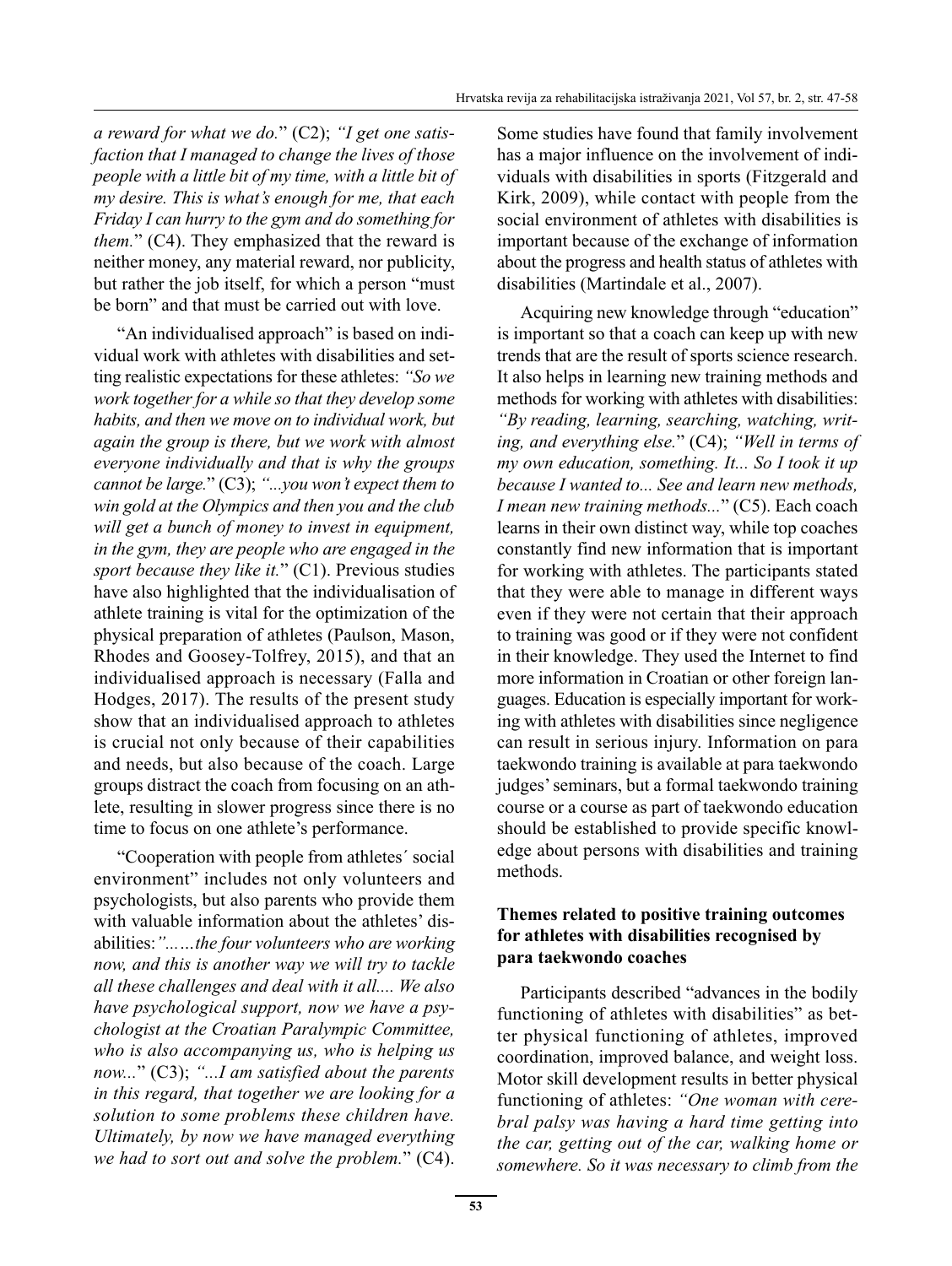

**Figure 3.** *Positive training outcomes for athletes with disabilities*

*ground floor to the first floor for 10 minutes, she had now mastered it in three minutes in the way that her muscle tone improved, she had hypertonus...* "(C4). Improvements in coordination through regular training was also mentioned as a positive outcome: *"...with these minimal training sessions two times a week, incredible advances in coordination are noticed, as well as in understanding the space around you, just everything.*" (C5); *"We have now straightened him out. The boy knows which side is left, which side is right. The oldest member did not know how to turn forward, turn backwards, now she knows forward, back, left, right.*" (C3). Improved balance is most noticeable in a person's gait, whereby the coach recognises that the frequency of the athlete's falls while walking has been reduced, and confidence when walking has been improved: *"She walks a lot, but she used to lose her balance, now she says that it is much easier, she falls down much less, especially in the snow and when my girls drive her home, they notice that she walks better than before.*" (C6); *"She can stand now on one leg as well. This was not possible before, now she can move on, jump on one leg, which was not possible before.*" (C3). Weight loss as a result of training is also a positive outcome: *"One of our girls still, she for example is one of our girls who came for recreational taekwondo and weighed 130 kg, now she is under 100 kg. So this part we did not manage in two years, practically two and a half to three, to reduce weight through talking and by training.*" (C3). Previous studies have also reported advances in physical stamina

and strength, posture, cognitive processes, and decline in the frequency of falls (Rajan and Tsang, 2015), as well as improvement in coordination and balance in children with developmental disabilities related to coordination (Fong, et al., 2012).

"Better self-image" as a sense of pride is most evident when achieving a goal or winning an award for effort, whereby medals are a testament to the progress and effort invested in the performance at a competition: *"And when they're walking out in the city, I see them with medals. You know. A month later, this guy also came for training with a medal.*" (C5). Improved self-confidence is based on the athletes' insight into how their work and effort has paid off: *"So from something she was aware she couldn't do, to that she realized she was given the opportunity to show something she could do too.*" (C4); *"...their confidence is greater and then they see that they can do things.*" (C6). They gain self-confidence through exercising and teaching others because they notice that they can do something that others think they cannot, such as teaching others. Gaining independence is the result of the acquisition of habits either by training or by socialising with friends from training sessions. Through the acquisition of habits, these individuals notice that they can do some things on their own: *"We went on foot to training, on foot to the city, nobody had to remind me: -"Hey, it's time for training, let's go." But they all come, some with (states the name of the settlement) on foot.*" (C6); *"And so, our people lead the training*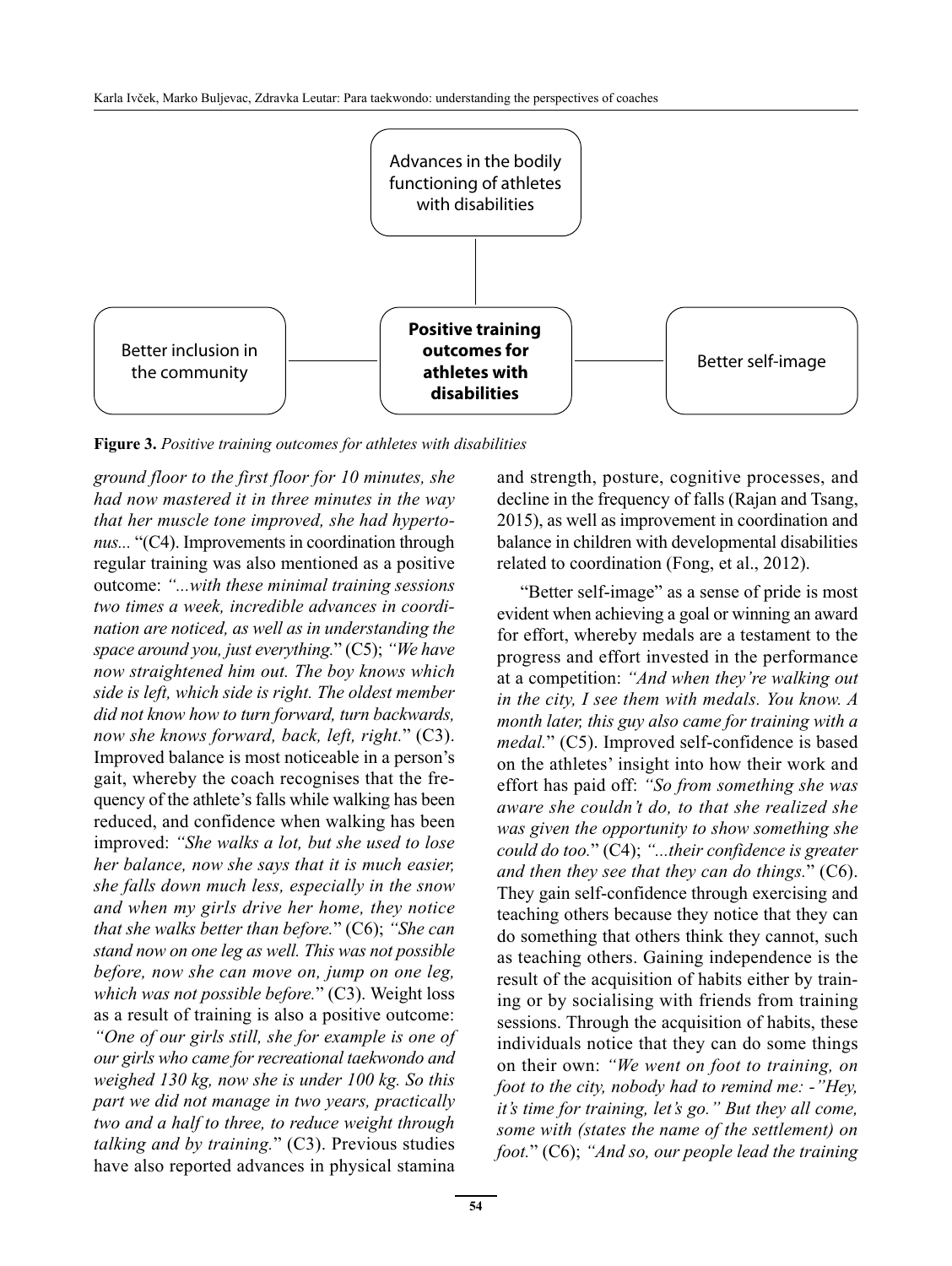*sessions themselves. Each time, one of the others leads the training session.*" (C3). Results about better self-image have also been confirmed by previous studies that found that individuals with disabilities who are engaged in sport activities have an opportunity to enhance their self-esteem, boost their confidence, and socialise with others (Shapiro and Martin, 2010, Semerijan, 2009, Ginis, Jetha, Mack and Hetz, 2010). The relationship between athletes and coaches proves to be important in the advancement and development of self-confidence and motivation. This relationship should not be very formal since the relationship of trust is thereby lost and becomes strictly a business relationship. There is also a decrease in aggressiveness in athletes with disabilities during regular training since it eliminates possible aggressive reactions by allowing venting of negative emotions *"He became less aggressive because he blew off some steam here. I was doing it to get out of him everything that could be gotten out so that he would calm down later, be calm and so on.*" (C3). Farhangi and Alamdarloo (2015) stated that previous studies have shown that sports reduces aggression in people with intellectual disabilities.

"Better inclusion in the community" manifests through better acceptance of athletes with disabilities from athletes without disabilities. Acceptance leads to respect and inclusion for people with disabilities, while their achievements are recognised and celebrated together: *"I mean, she and the coach (states the name) were welcomed by her friends from work with flowers and... And the coach arrived with the cake. She was delighted, surprised.*" (C6). Togetherness is manifested in such a way that in some clubs they are not separated from others, since all athletes train together depending on the characteristics of the group, in terms of whether it is a group for beginners, a technical group, a more advanced group, or a sparring group. They all train together, and they accept and respect each other:*"...they have no special training sessions, they work in a group with athletes with no disabilities, which means that of course I explain it to everyone and they see that certain people have certain problems and as such they are, let's just call it socialised.*" (C1); *"It's not just the training component, the physical aspect, it is*  *important to have some social component to give them the opportunity to go on a trip together, for them to socialise, to spend time with each other, not to be isolated as such.*" (C4). The results of the present study on cooperation and togetherness of athletes with and without disabilities confirms that sports has physical, psychological, and social benefits for many individuals with disabilities (Smith and Sparkes, 2012). These individuals can establish new friendships through socialising and inclusion during a training session (Eminović, Nikić, Stojković and Pacić, 2009). Similar to this study results , McConkey, Dowling, Hassan and Menke (2013) study highlights that the involvement of people with intellectual disabilities in sport activities can result in personal development of the athletes, social inclusion, and change of attitudes of people without intellectual disabilities through the promotion of positive perceptions of athletes with disabilities.

## **CONCLUSION**

Based on the results of this study, it can be concluded that there are similarities between para taekwondo training and training for world-class sports. Both types of trainings include a detailed plan for the training program, focus on the desired goal, as well as the development of athletes' capabilities and their progress. Similar to taekwondo, each group in para taekwondo differs based on the personalities of trainees, their behaviour, and their group dynamics. In para taekwondo, there is also a trend towards a new role for athletes, which is the role of coaches through which they acquire new skills and develop themselves as a person. Taekwondo is a sport that provides a physical and spiritual component if a coach knows how to pass it on to the athlete. This study results show that challenges faced by para taekwondo coaches are mostly based on prejudices about athletes with disabilities, lack of information and knowledge about persons with disabilities, and limited financial resources for para taekwondo. With respect to the difficulties the coaches have to deal with during training, they highlight the importance of education, cooperation with people from athletes' social network, and the intrinsic motivation of the coach. Positive training outcomes show advances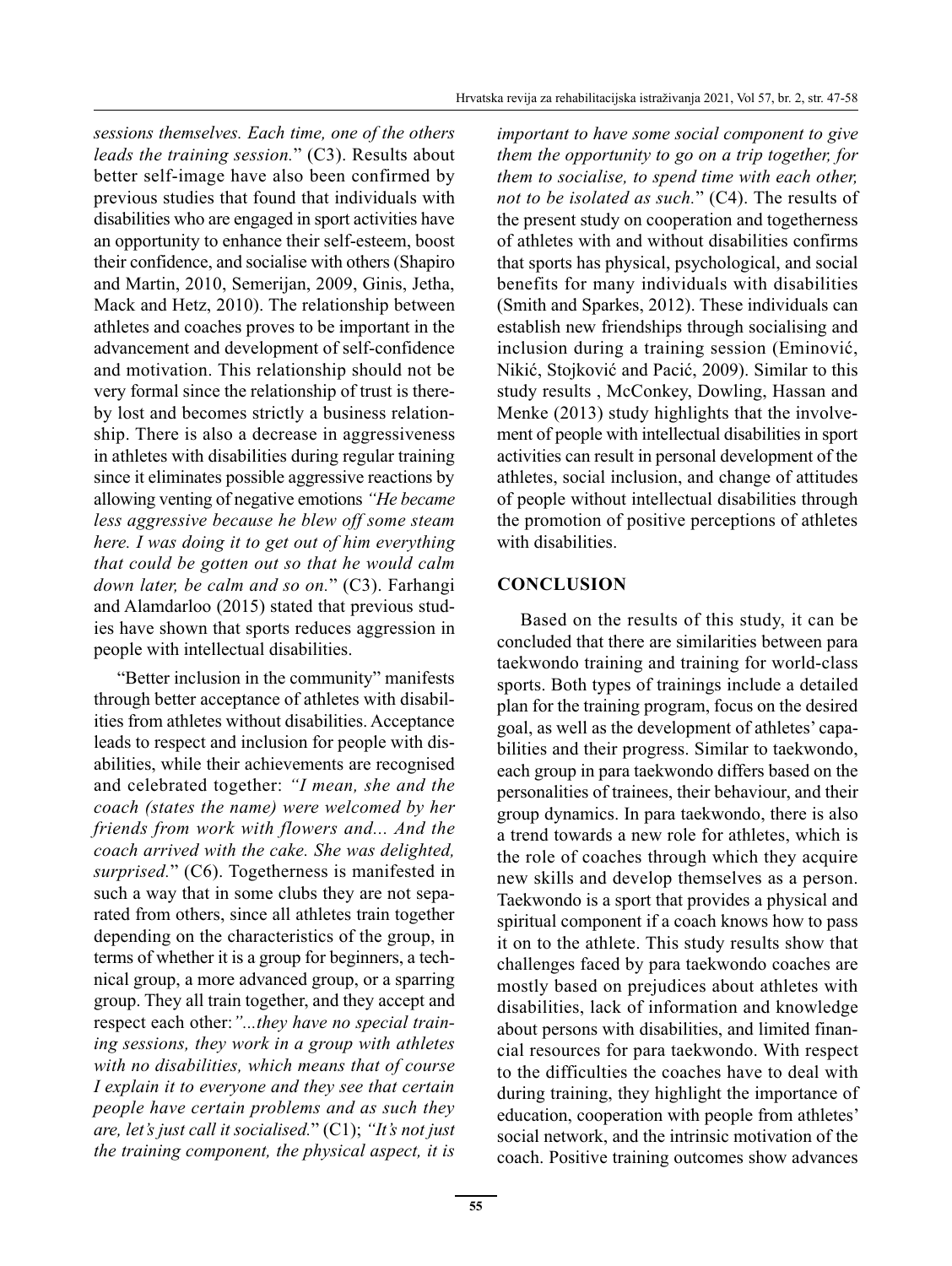in the bodily functioning of athletes with disabilities, better self-image, and more community inclusion. The results of this study also demonstrate that persons with disabilities become more persistent, competitive, and proud of their successes, as well as more confident, independent, and motivated. This is the result of the joint action of coaches, athletes with disabilities, other people from their social environment, and athletes without disabilities. Para taekwondo results in better quality of life for athletes with disabilities. Based on these results, it can be concluded that further education is crucial, both for the coaches and people from the athletes' social environment. Specific knowledge about the abilities, needs, and disadvantages faced by individuals with disabilities will enable us to provide better support for them. The results also highlight the need for community sensitisation about para taekwondo because it can result in better disability awareness and more appropriate conditions for para taekwondo training.

Similar to other sports for persons with disabilities, investing in para taekwondo and training coaches for para taekwondo is important. Para taekwondo has a positive effect on the health of athletes, their muscular system, as well as the psychological aspect of athletes such as their socialisation. Athletes with disabilities reap physical, health-related, psychological, and social benefits by engaging in sports. The results also show that para taekwondo is a reciprocal process of sharing between persons with disabilities and persons without disabilities. Taekwondo is not merely a martial sport consisting of a series of movements for attack and self-defence. The philosophy of taekwondo is an addition that makes the sport a holistic skill. It is part of folklore that provides a lot to athletes because they learn how to respect not only others, but also themselves through the cultivation of a self-image as a capable member of society. Seeing oneself as a capable member of society is especially important for persons with disabilities since they do not want to live the life of "an incapacitated and ill person", but rather gain confidence and show their strength to society without being excluded and without opportunities to show what they can.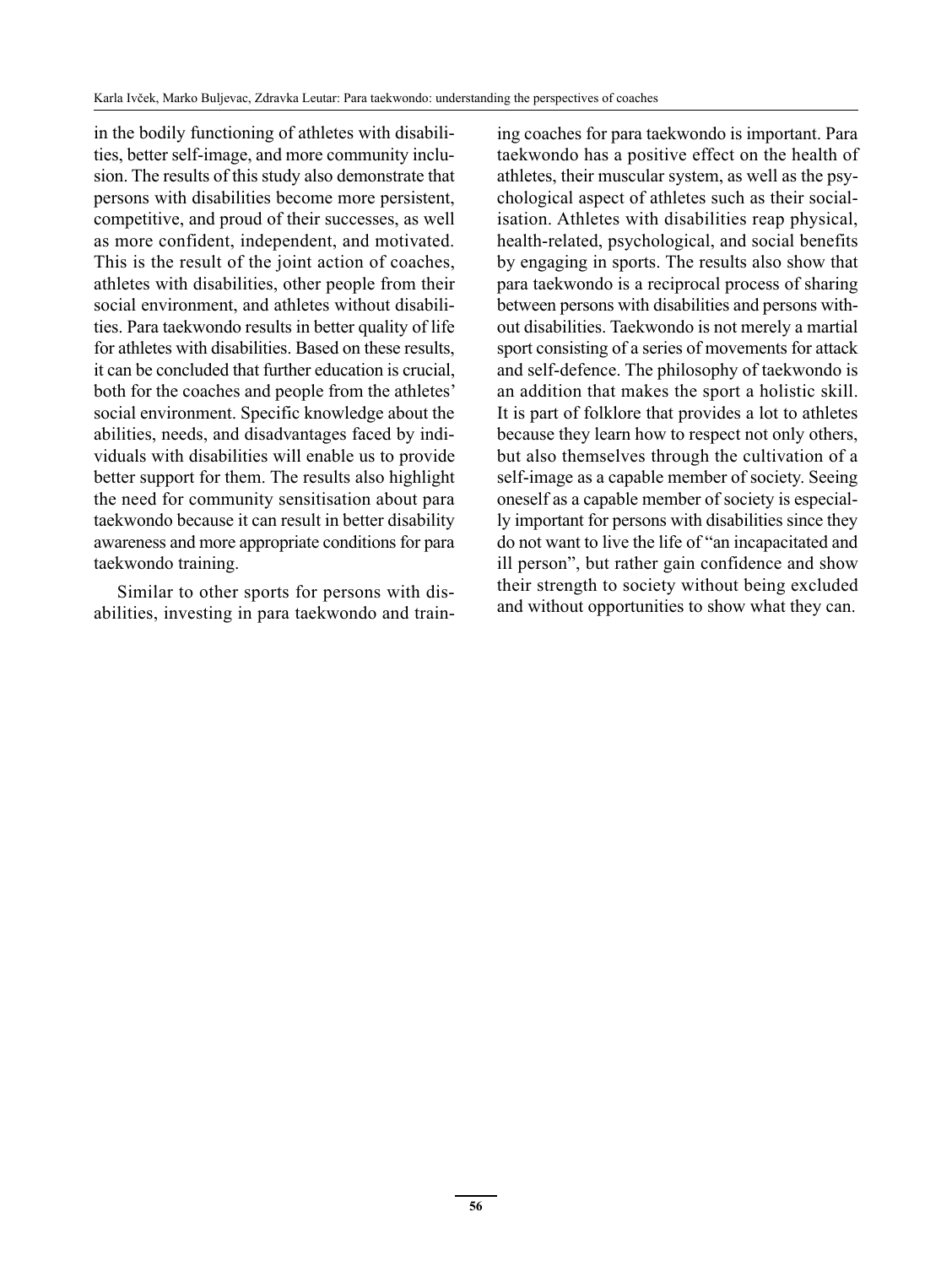#### **REFERENCES**

- Block, P. (2000). Sexuality, fertility, and danger: Twentieth-century images of women with cognitive disabilities. *Sexuality and Disability, 18*(4), 239-254.
- Brinkmann, S. (2013). *Qualitative interviewing*. Oxford: Oxford University Press.
- Boguszewski, D., & Torzewska, P. (2011). Martial arts as methods of physical rehabilitation for disabled people. *Journal of Combat Sports and Martial Arts*, *1(*2), 1-6.
- Braun, V. & Clarke, V. (2006). Using thematic analysis in psychology. *Qualitative Research in Psychology, 3*(2), 77–101.
- Ciliga, D., & Petrinović, D. (2000): Prilagođene tjelesne aktivnosti djeci s invaliditetom. In M. Andrijašević (Ed.), *Zbornik radova Znanstveno-stručnog savjetovanja Slobodno vrijeme i igra* (pp. 155-157)*.* Zagreb: Fakultet za fizičku kulturu Sveučilišta u Zagrebu.
- Eminović, F., Nikić, R., Stojković, I., & Pacić, S. (2009). Attitudes toward inclusion of persons with disabilities in sport activities. *Sport Science*, 2(1), 72-77.
- Falla, D., & Hodges, P. W. (2017). Individualized exercise interventions for spinal pain. *Exercise and sport sciences reviews*, *45*(2), 105-115. https://doi.org/10 10.1249/JES.0000000000000103
- Farhangi, F., & Hemati Alamdarloo, G. (2015). Effect of Sports Activities on Behavioral-Emotional Problems of Students with Intellectual Disability. *Physical Treatments-Specific Physical Therapy Journal*, *5*(3), 145-152. https://doi.org/10.15412/J.PTJ.07050304
- Fitzgerald, H., & Kirk, D. (2009). Identity work: young disabled people, family and sport. *Leisure Studies*, *28*(4), 469-488. https://doi.org/10.1080/02614360903078659
- Fong, S. S., Tsang, W. W., & Ng, G. Y. (2012). Taekwondo training improves sensory organization and balance control in children with developmental coordination disorder: A randomized controlled trial. *Research in Developmental Disabilities*, *33*(1), 85-95. https://doi.org/10.1016/j.ridd.2011.08.023
- Intellectualdisability.org (2018). *The Use of Medication for the Management of Problem (Challenging) Behaviour in Adults who have Intellectual Disabilities*. Retrieved December 3, 2019 from: http://www.intellectualdisability. info/mental-health/articles/the-use-of-medications-for-the-management-of-problem-behaviours-in-adults-whohave-intellectual-disabilities
- Jaarsma, E. A., Dijkstra, P. U., de Blécourt, A. C., Geertzen, J. H., & Dekker, R. (2015). Barriers and facilitators of sports in children with physical disabilities: a mixed-method study. *Disability and rehabilitation*, *37*(18), 1617- 1625. https://doi.org/10.3109/09638288.2014.972587
- Kasum, G., Gligorov, S., & Nastasić-Stošković, T. (2011). Combat sports for persons with disabilities. *Fizička kultura*, *65*(1), 60-69.
- Martin Ginis, K. A., Jetha, A., Mack, D., & Hetz, S. (2010). Physical Activity and Subjective Well-being Among People with Spinal Cord Injury: A Meta-analysis. *Spinal Cord* , *48*(1), 65–72.
- Martindale, R. J., Collins, D., & Abraham, A. (2007). Effective talent development: The elite coach perspective in UK sport. *Journal of applied sport psychology*, *19*(2), 187-206. https://doi.org/10.1080/10413200701188944
- Martins, J., de Almeida, G., & Julio, J. (2016). The main dilemmas of taekwondo training of students with disabilitiesanalysis of the opinion of professional coaches. *Archives of Budo*, 12.
- May, D., & Simpson, M. K. (2003). The parent trap: Marriage, parenthood and adulthood for people with intellectual disabilities. *Critical Social Policy, 23*(1), 25-43.
- McConkey, R., Dowling, S., Hassan, D., & Menke, S. (2013). Promoting social inclusion through unified sports for youth with intellectual disabilities: a five‐nation study. *Journal of intellectual disability research*, *57*(10), 923-935. https://doi.org/10.1111/j.1365-2788.2012.01587.x